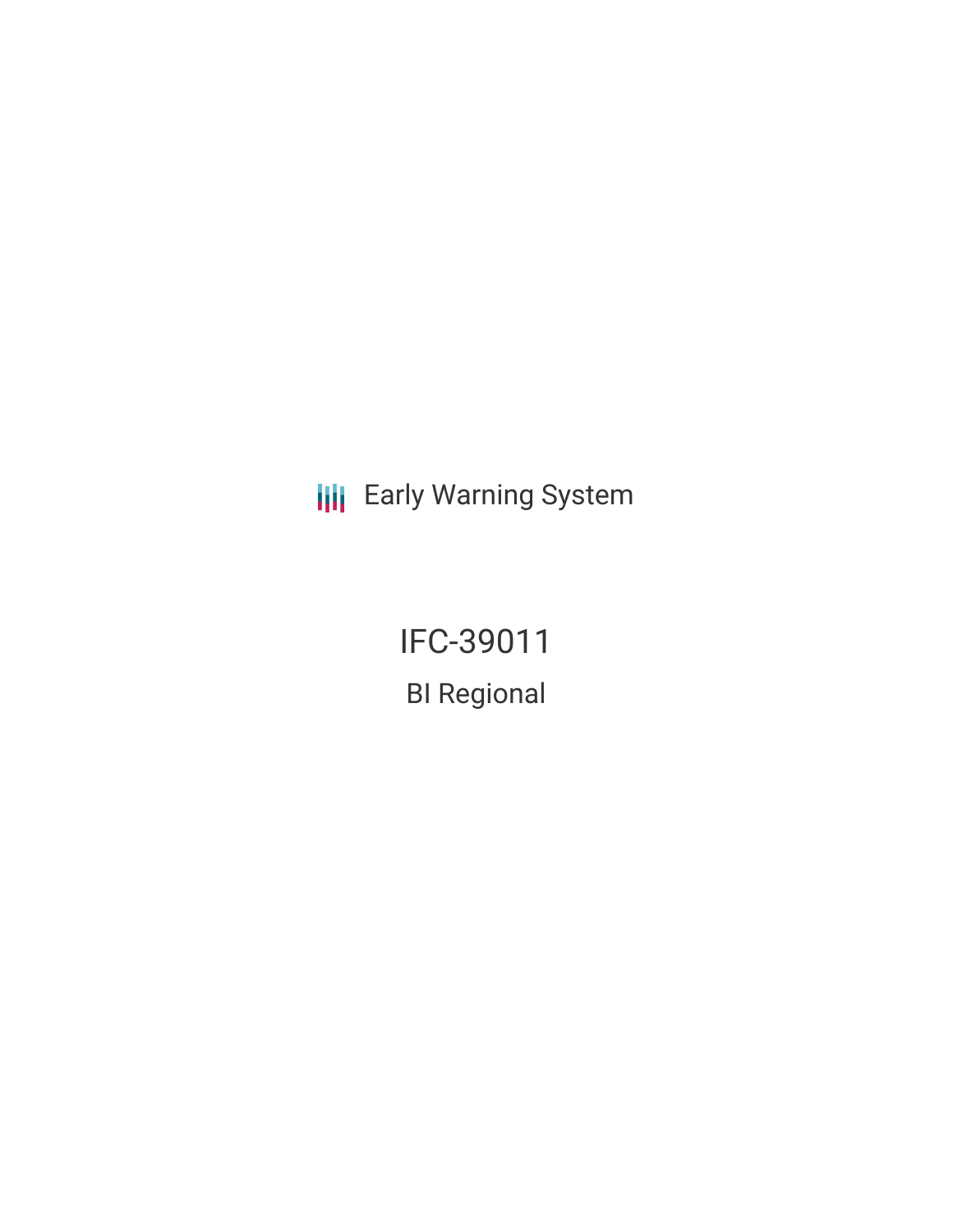# **Quick Facts**

| <b>Countries</b>               | Guatemala                               |
|--------------------------------|-----------------------------------------|
| <b>Financial Institutions</b>  | International Finance Corporation (IFC) |
| <b>Status</b>                  | Approved                                |
| <b>Bank Risk Rating</b>        | FI                                      |
| <b>Voting Date</b>             | 2017-01-27                              |
| <b>Borrower</b>                | <b>Banco Industrial SA</b>              |
| <b>Sectors</b>                 | Finance                                 |
| <b>Investment Type(s)</b>      | Loan                                    |
| <b>Investment Amount (USD)</b> | \$110.00 million                        |
| <b>Loan Amount (USD)</b>       | \$110.00 million                        |
| <b>Project Cost (USD)</b>      | \$190.00 million                        |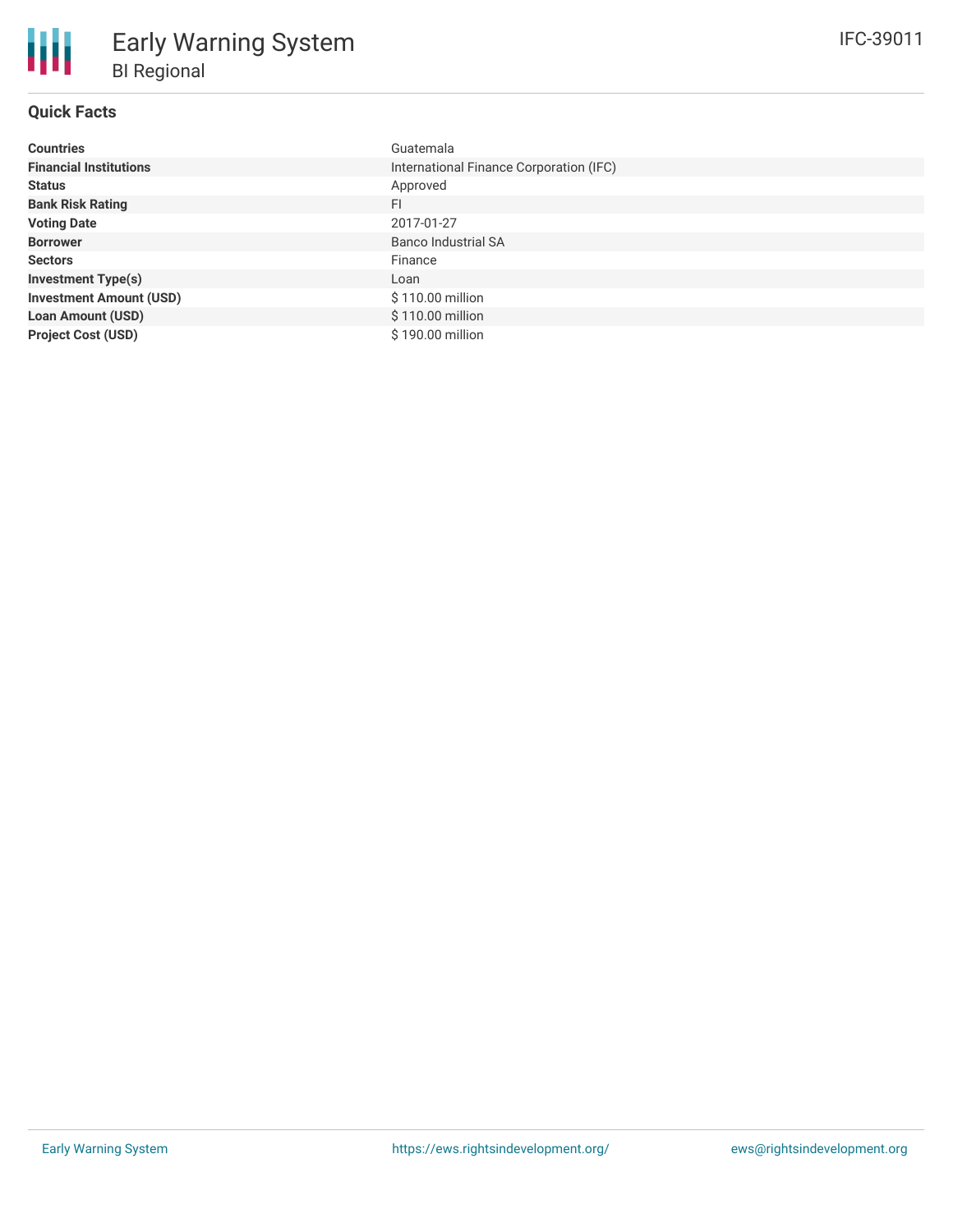# **Project Description**

According to IFC website, BiCapital is a leading financial services group in Guatemala, with a growing presence in Honduras, El Salvador and Panama. It provides a comprehensive range of corporate and retail banking, insurance and other financial services to over 1.7 million clients in the region. Banco Industrial in particular, is the banking arm of the group that provides commercial and retail financial services in Guatemala and El Salvador, and the target of IFC's proposed investment. The opportunity available for IFC is to support Banco Industrial's operations in Guatemala and El Salvador through an investment comprised of:

1. A regional credit line for up to US\$ 190 million in the form of straight senior long-term loans allocated, US\$ 175 million to Banco Industrial Guatemala, and US\$ 15 million to Banco Industrial El Salvador, to be used to finance SMEs, and climate smart and;

2. An advisory services component targeted to support Banco Industrial Guatemala on its objective to enhance its capacity on Sustainable Energy Finance.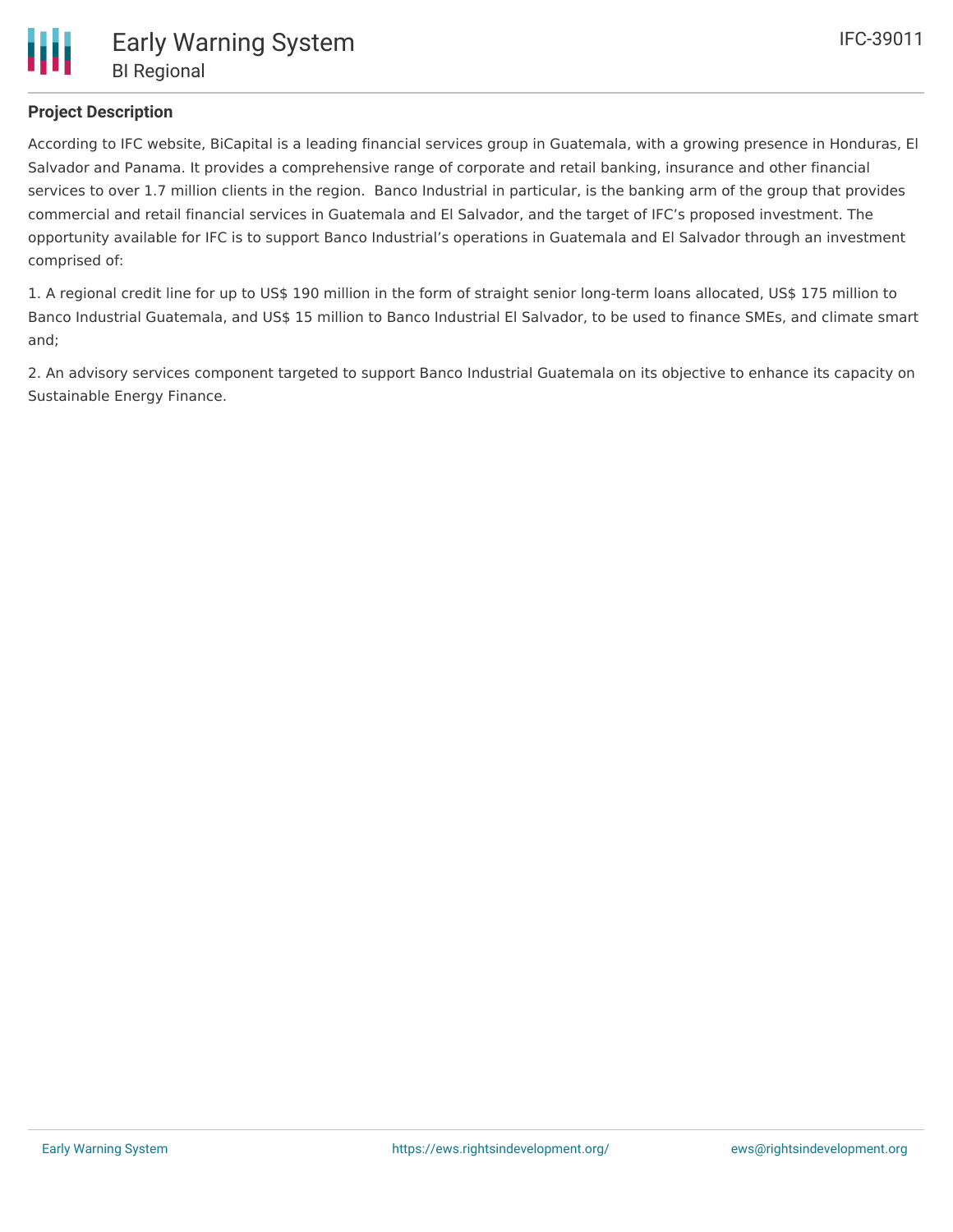## **Investment Description**

• International Finance Corporation (IFC)

The proposed IFC investment is in the form of senior long-term loans allocated as follows:

-- Banco Industrial Guatemala: US\$ 100 million A loan for IFC's own account + US\$ 75 million from IFC acting in its capacity as implementing entity for the Managed Co-Lending Portfolio Program ("MCPP"),

-- Banco Industrial El Salvador: US\$ 15 million A loan

The IFC board approved \$110 million.

#### More on BI:

BiCapital is a 100% privately-held institution formed in November 2006 as a holding company incorporated under the laws of Panama. Its primary assets (85%) include Banco Industrial Guatemala, and Seguros El Roble, the largest bank and insurance company in the country, respectively, which are also among the most profitable entities in the Guatemalan banking and insurance systems with ROAE of 18.2%, according to the Guatemala Superintendence of Banks ("GSB"). BiCapital Corporation has a highly pulverized shareholding structure with over 2000 individuals. Simultaneously, Banco Industrial Guatemala owns 90% of Banco Industrial El Salvador with the remaining 10% distributed among several minority shareholders.

#### **Financial Intermediary**

Financial Intermediary: A commercial bank or financial institution that receives funds from a development bank. A financial intermediary then lends these funds to their clients (private actors) in the form of loans, bonds, guarantees and equity shares. Financial intermediaries include insurance, pension and equity funds. The direct financial relationship is between the development bank and the financial intermediary.

• Bi Capital [Corporation](file:///actor/816/) (Financial Intermediary)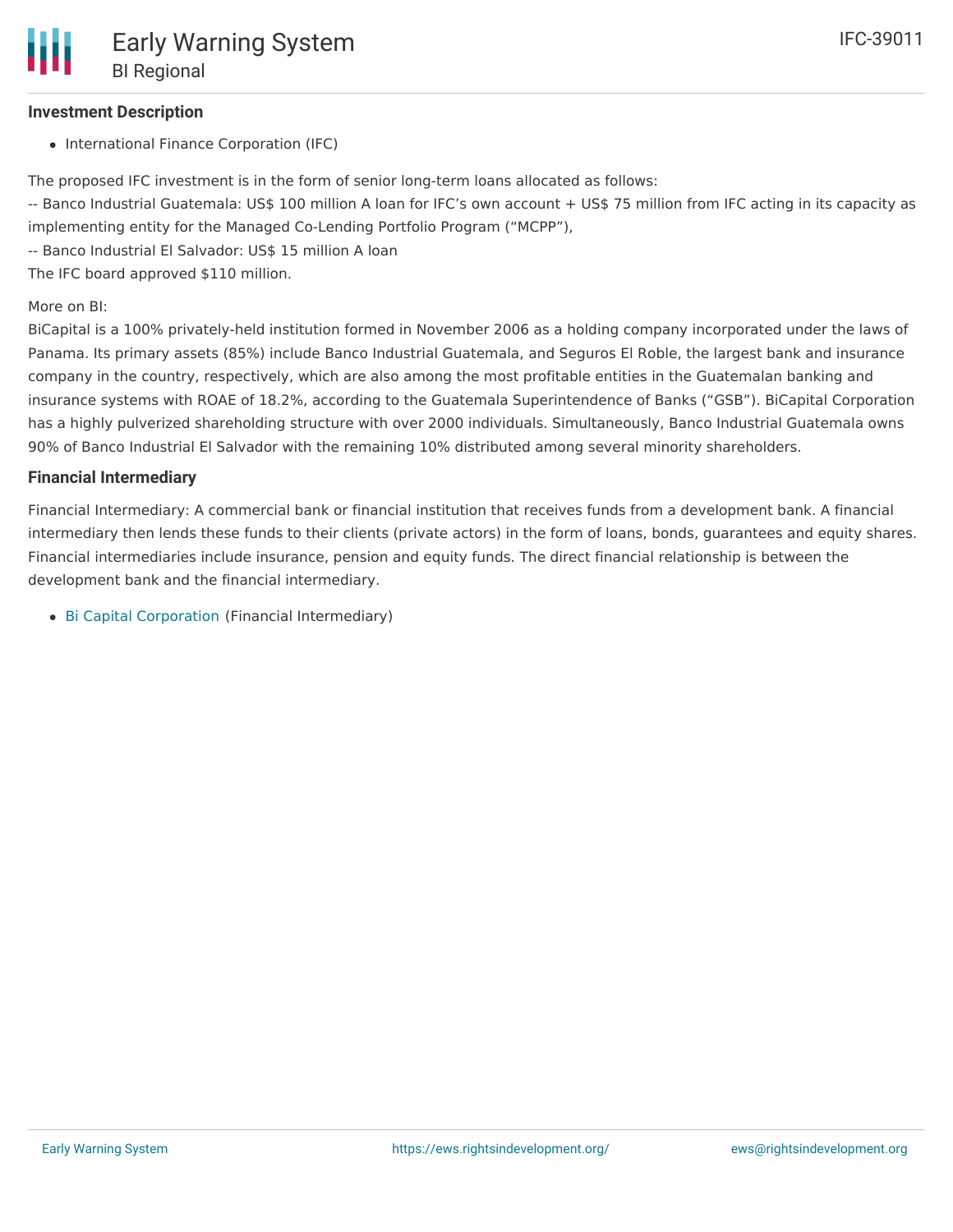

## **Private Actors Description**

BiCapital is a 100% privately-held institution formed in November 2006 as a holding company incorporated under the laws of Panama. Its primary assets (85%) include Banco Industrial Guatemala, and Seguros El Roble, the largest bank and insurance company in the country, respectively, which are also among the most profitable entities in the Guatemalan banking and insurance systems with ROAE of 18.2%, according to the Guatemala Superintendence of Banks ("GSB").

BiCapital Corporation has a highly pulverized shareholding structure with over 2000 individuals. Simultaneously, Banco Industrial Guatemala owns 90% of Banco Industrial El Salvador with the remaining 10% distributed among several minority shareholders.